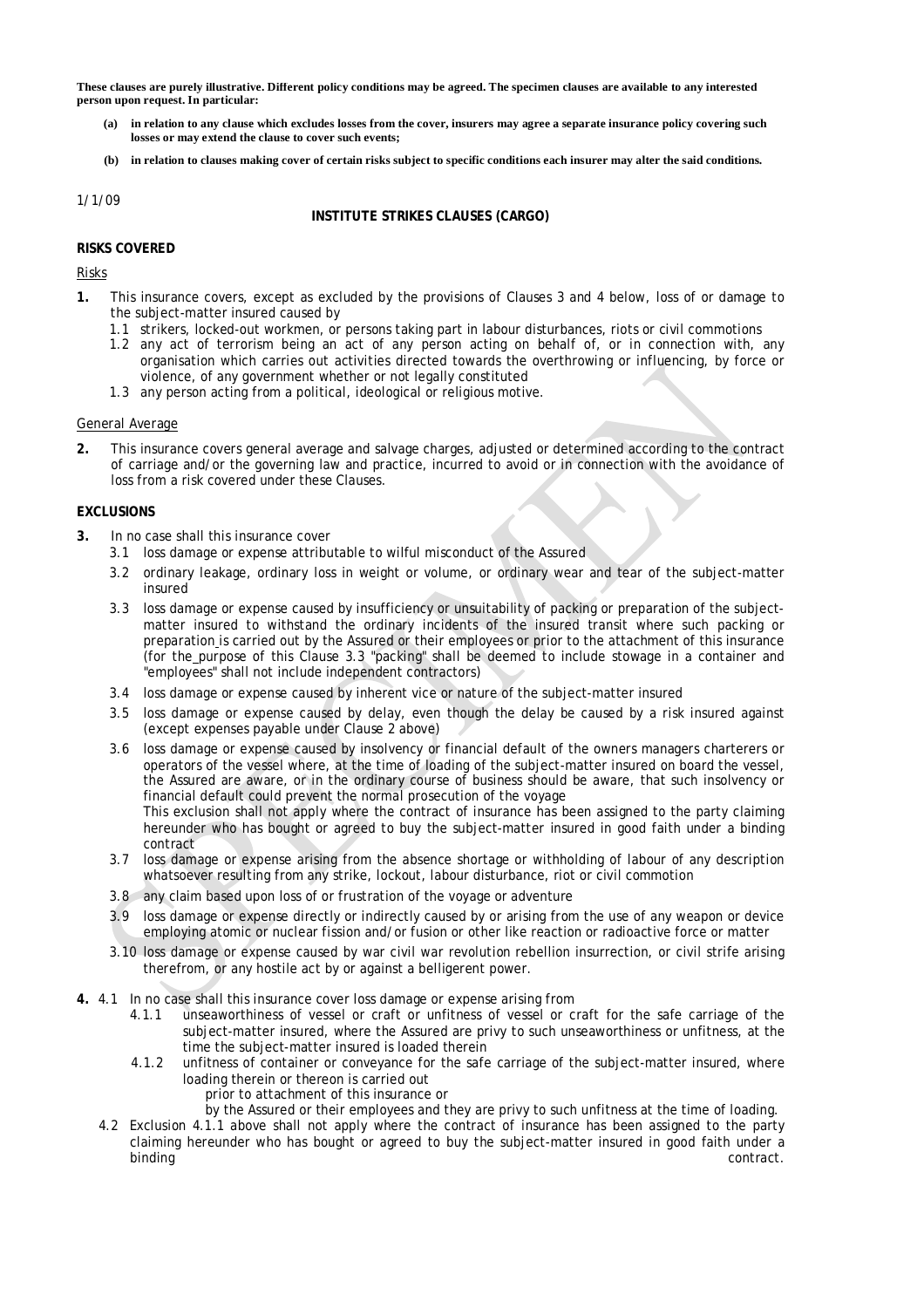4.3 The Insurers waive any breach of the implied warranties of seaworthiness of the ship and fitness of the ship to carry the subject-matter insured to destination.

# **DURATION**

# Transit Clause

**5.** 5.1 Subject to Clause 8 below, this insurance attaches from the time the subject-matter insured is first moved in the warehouse or at the place of storage (at the place named in the contract of insurance) for the purpose of the immediate loading into or onto the carrying vehicle or other conveyance for the commencement of transit,

continues during the ordinary course of transit

## and terminates either

- 5.1.1 on completion of unloading from the carrying vehicle or other conveyance in or at the final warehouse or place of storage at the destination named in the contract of insurance,
- 5.1.2 on completion of unloading from the carrying vehicle or other conveyance in or at any other warehouse or place of storage, whether prior to or at the destination named in the contract of insurance, which the Assured or their employees elect to use either for storage other than in the ordinary course of transit or for allocation or distribution, or
- 5.1.3 when the Assured or their employees elect to use any carrying vehicle or other conveyance or any container for storage other than in the ordinary course of transit or
- 5.1.4 on the expiry of 60 days after completion of discharge overside of the subject-matter insured from the oversea vessel at the final port of discharge,
- whichever shall first occur.
- 5.2 If, after discharge overside from the oversea vessel at the final port of discharge, but prior to termination of this insurance, the subject-matter insured is to be forwarded to a destination other than that to which it is insured, this insurance, whilst remaining subject to termination as provided in Clauses 5.1.1 to 5.1.4, shall not extend beyond the time the subject-matter insured is first moved for the purpose of the commencement of transit to such other destination.
- 5.3 This insurance shall remain in force (subject to termination as provided for in Clauses 5.1.1 to 5.1.4 above and to the provisions of Clause 6 below) during delay beyond the control of the Assured, any deviation, forced discharge, reshipment or transhipment and during any variation of the adventure arising from the exercise of a liberty granted to carriers under the contract of carriage.

### Termination of Contract of Carriage

- **6.** If owing to circumstances beyond the control of the Assured either the contract of carriage is terminated at a port or place other than the destination named therein or the transit is otherwise terminated before unloading of the subject-matter insured as provided for in Clause 5 above, then this insurance shall also terminate *unless*  prompt notice is given to the Insurers and continuation of cover is requested when this insurance shall remain *in force, subject to an additional premium if required by the Insurers*, either
	- 6.1 until the subject-matter insured is sold and delivered at such port or place, or, unless otherwise specially agreed, until the expiry of 60 days after arrival of the subject-matter insured at such port or place, whichever shall first occur, or
	- 6.2 if the subject-matter insured is forwarded within the said period of 60 days (or any agreed extension thereof) to the destination named in the contract of insurance or to any other destination, until terminated in accordance with the provisions of Clause 5 above.

# Change of Voyage

- **7.** 7.1 Where, after attachment of this insurance, the destination is changed by the Assured, *this must be notified promptly to Insurers for rates and terms to be agreed. Should a loss occur prior to such agreement being obtained cover may be provided but only if cover would have been available at a reasonable commercial market rate on reasonable market terms.* 
	- 7.2 Where the subject-matter insured commences the transit contemplated by this insurance (in accordance with Clause 5.1), but, without the knowledge of the Assured or their employees the ship sails for another destination, this insurance will nevertheless be deemed to have attached at commencement of such transit.